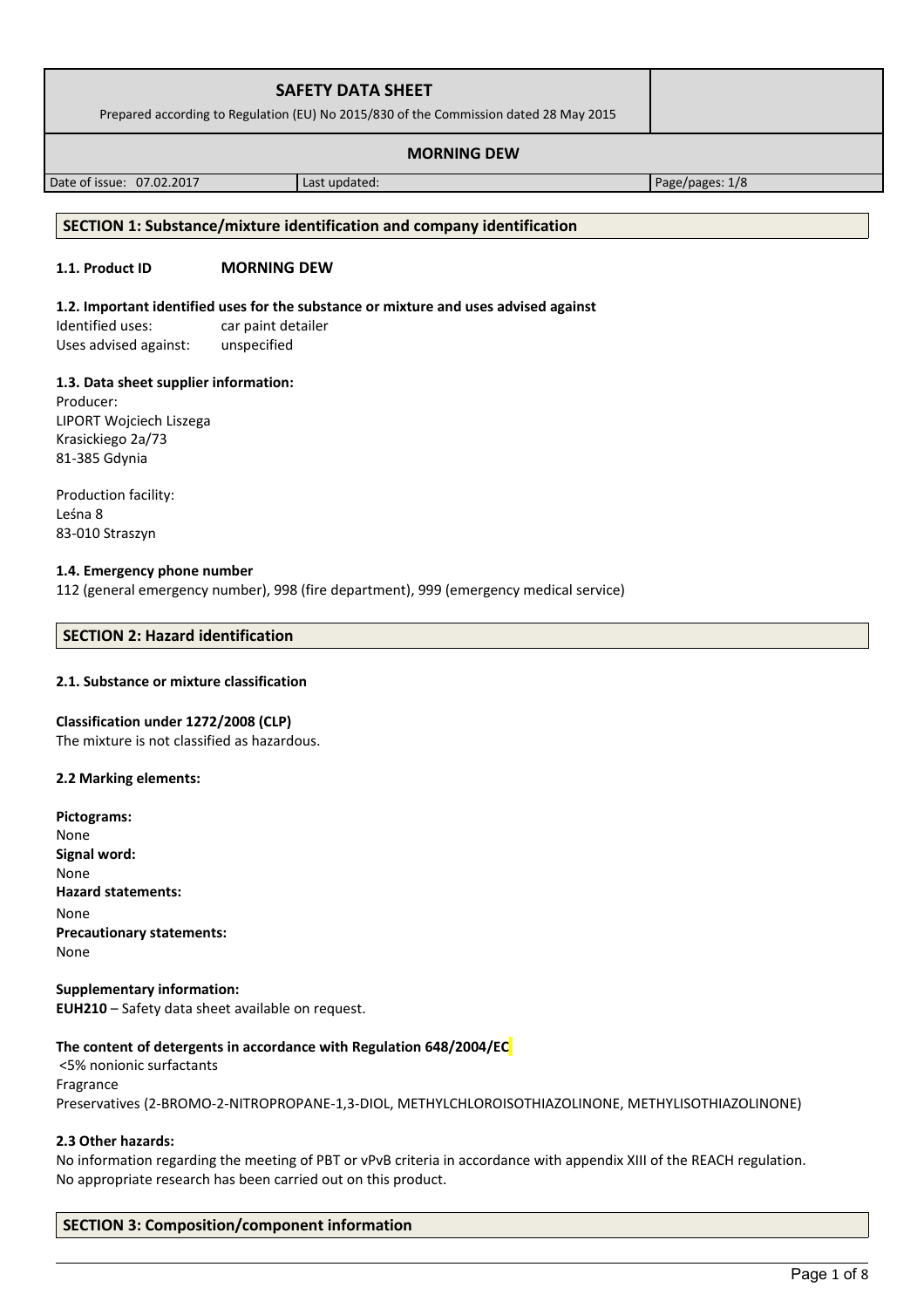| <b>SAFETY DATA SHEET</b><br>Prepared according to Regulation (EU) No 2015/830 of the Commission dated 28 May 2015 |               |                 |  |
|-------------------------------------------------------------------------------------------------------------------|---------------|-----------------|--|
| <b>MORNING DEW</b>                                                                                                |               |                 |  |
| Date of issue: 07.02.2017                                                                                         | Last updated: | Page/pages: 2/8 |  |

# **3.1. Substances**

Not applicable

### **3.2. Mixtures**

Dangerous components:

|                                          |                 | <b>CLP classification</b>    |                                |  |
|------------------------------------------|-----------------|------------------------------|--------------------------------|--|
| <b>Product ID</b>                        | Quantity<br>[%] | <b>Hazard classification</b> | <b>Hazard statements codes</b> |  |
| Ethanol                                  |                 |                              |                                |  |
| CAS number: 64-17-5                      |                 |                              |                                |  |
| EC number: 200-578-6                     |                 |                              |                                |  |
| Index number: 603-002-00-5               | 1               | Flam. Lig. 2                 | H <sub>225</sub>               |  |
| REACH registration number: the substance |                 |                              |                                |  |
| is subject to the transitional period    |                 |                              |                                |  |
| regulations                              |                 |                              |                                |  |

The full meaning of hazard statements has been given in section 16.

# **SECTION 4: First aid measures**

#### **4.1. Description of first aid measures**

# **Routes of exposure:**

Inhalation, ingestion, skin and eye contact.

**Inhalation:**

Take the affected person out into fresh air. Place in a comfortable position. Ensure peace and protect against heat loss.

# Provide medical assistance if necessary.

# **Consumption:**

Rinse mouth with water, drink 2-3 cups of water, consult a doctor. Do not induce vomiting. If unconscious do not give anything by mouth.

Transport the affected person to hospital if necessary. Ensure peace, place in a lying position and protect against heat loss. **Eye contact:**

Remove any contact lenses if possible.

Flush with plenty of lukewarm water for 10–15 minutes with eyelids wide open. Place the upper eyelid on the lower eyelid from time to time. Cover the eyes with a compress.

Provide ophthalmologist assistance if necessary.

# **Skin contact:**

Take off the contaminated clothes and shoes.

Wash the contaminated skin with plenty of water and then with water containing mild soap.

Seek medical attention if skin irritation persists.

# **4.2. Most important symptoms and effects, both acute and delayed**

No further data available.

# **4.3. Indication of any immediate medical attention and special treatment needed**

The course of action is decided on by a medical doctor, based on an examination of the person affected.

# **SECTION 5: Fire emergency procedure**

# **5.1. Extinguishing agents:**

**Suitable extinguishing agents:** alcohol-resistant foam or dry extinguishing agents, carbon dioxide extinguishers, sand, soil, water aerosol. Choose extinguishing agents based on the conditions of the environment.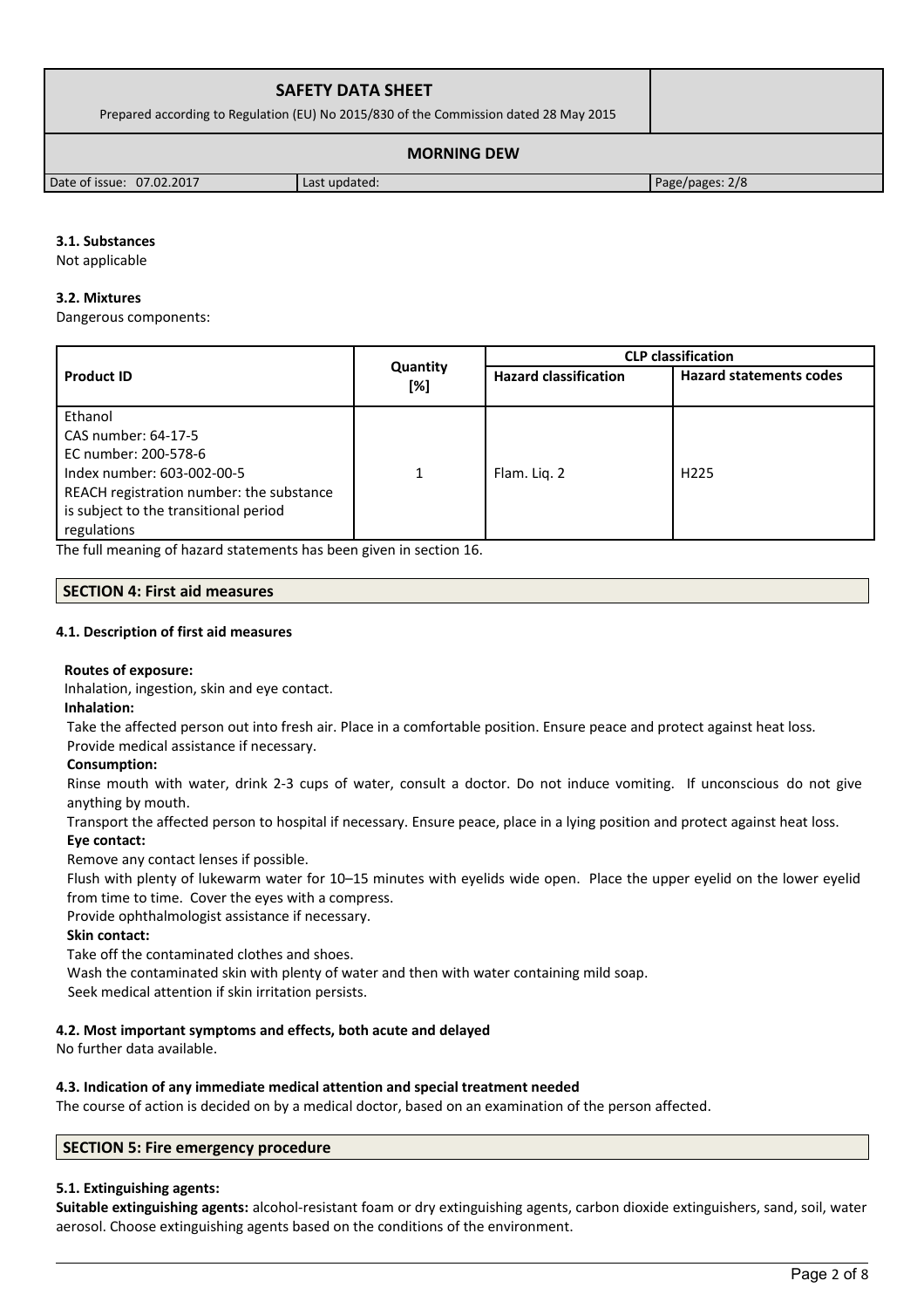| <b>SAFETY DATA SHEET</b><br>Prepared according to Regulation (EU) No 2015/830 of the Commission dated 28 May 2015 |               |                 |
|-------------------------------------------------------------------------------------------------------------------|---------------|-----------------|
| <b>MORNING DEW</b>                                                                                                |               |                 |
| Date of issue: 07.02.2017                                                                                         | Last updated: | Page/pages: 3/8 |

**Unsuitable extinguishing agents:** High volume water jet.

# **5.2. Special threats related to the substance or mixture**

In case of fire, high temperatures cause a release of hazardous decomposition products that contain carbon monoxides.

### **5.3. Information for the fire department**

Spray the containers located in the fire area with water, remove from the hazardous area if possible. In case of a fire in an enclosed environment, use protective clothing and compressed air breathing apparatus. Do not allow the extinguishing agents into ground waters, surface waters, or sewage systems.

# **SECTION 6: Measures regarding accidental release into the environment**

#### **6.1. Individual safety measures, protective equipment and emergency procedures**

For persons other than emergency personnel: notify the appropriate authorities of the emergency. Remove any persons not participating in the containment procedures from the contamination area. For emergency personnel: Ensure proper ventilation, use individual safety measures.

#### **6.2. Environmental safety measures**

Prevent the contamination from spreading into sewage systems and water reservoirs.

# **6.3. Methods of removing and preventing the spread of contamination:**

Prevent the contamination from spreading and attempt removal using absorptive materials (sand, diatomite, universal absorbent), place the contaminated materials in properly marked containers for subsequent utilization in accordance with the mandatory provisions of the law.

#### **6.4. References to other sections**

Product waste disposal – see section 13 of this data sheet. Individual protective measures – see section 8 of this data sheet.

# **SECTION 7: Storage and use of substances and mixtures**

#### **7.1. Precautions for safe handling**

#### **Recommendations for handling the mixture**

Avoid direct contact with the mixture.

Avoid inhalation.

Prevent from spreading into sewage systems. **Apply general provisions of the industrial work hygiene**  Do not eat, drink or smoke when using the product. Replace the contaminated clothing. Wash hands thoroughly after handling. Wash contaminated clothing before reusing. Wash hands and face before breaks at work.

# **7.2. Safe storage regulations, including any mutual incompatibility information**

Store in a well-ventilated area. Keep container tightly closed. Store in a cool place. Protect from sunlight and sources of heat.

Do not store with food or animal feeding stuffs.

Always use containers made of materials analogous to the original ones.

Open containers should be handled very carefully so as to prevent spillage.

Do not handle until all safety precautions have been read and understood.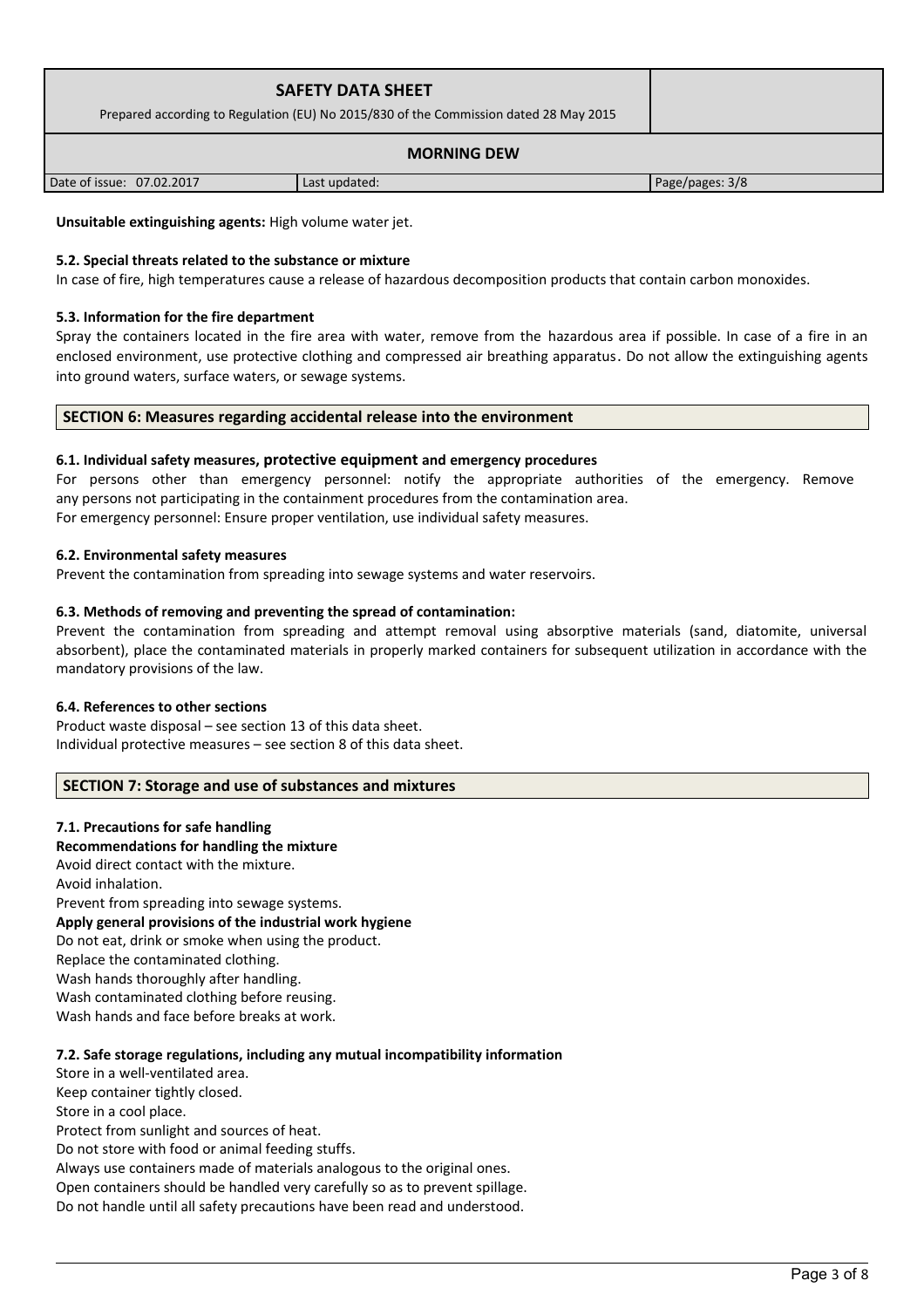| <b>SAFETY DATA SHEET</b><br>Prepared according to Regulation (EU) No 2015/830 of the Commission dated 28 May 2015 |               |                 |  |
|-------------------------------------------------------------------------------------------------------------------|---------------|-----------------|--|
| <b>MORNING DEW</b>                                                                                                |               |                 |  |
| Date of issue: 07.02.2017                                                                                         | Last updated: | Page/pages: 4/8 |  |

# **7.3. Specific end use(s)**

See section 1.2 of this data sheet.

#### **SECTION 8: Exposure controls/individual protective measures**

#### **8.1. Control parameters**

#### **The national highest acceptable concentration values in the work environment**

in accordance with the Notice of the Minister of Labor and Social Policy of 6 June 2014 on the highest acceptable concentration and intensity of factors detrimental to health in the work environment (Dz.U. (Journal of Laws) 2014, item 817).

| <b>NAME OF THE SUBSTANCE</b> | ID                                                                        | $NDS$ (mg/m3) | <b>NDSCh</b> $(mg/m^3)$ | $NDSP$ (mg/m3) |
|------------------------------|---------------------------------------------------------------------------|---------------|-------------------------|----------------|
| Ethanol                      | CAS number: 64-17-5<br>EC number: 200-578-6<br>Index number: 603-002-00-5 | 1900          | $--$                    | $--$           |

#### **8.2. Exposure controls**

**Appropriate technical control measures:** Storage rooms and work stations should be adequately ventilated to keep vapor concentration below the limit value.

**Appropriate technical control measures** General room ventilation is recommended. **Individual safety measures Face and eye protection** Not required under normal conditions of use. **Skin protection Hand protection** Not required under normal conditions of use. *Body protection* Use protective workwear. The selection of individual protection measures must be made taking into account the concentration and quantity of the hazardous substance occurring in the work environment. **Respiratory tract protection** Not required under normal conditions of use. **Environment exposure controls**  Do not discharge into sewage systems or ground waters. **General safety and hygiene recommendations** Follow good hygiene practice.

#### **SECTION 9: Physical and chemical properties**

#### **9.1. Basic physical and chemical property information**

| Appearance:                                   | Under normal conditions: liquid |
|-----------------------------------------------|---------------------------------|
| Color:                                        | Unspecified                     |
| Odor:                                         | As specified                    |
| <b>Odor threshold:</b>                        | Unspecified                     |
| pH:                                           | Unspecified                     |
| Melting point/freezing point:                 | Unspecified                     |
| Initial boiling point and boiling range:      | Unspecified                     |
| Flash point:                                  | Unspecified                     |
| Flammability (solid, gas):                    | Unspecified                     |
| Upper/lower flammability or explosive limits: | Unspecified                     |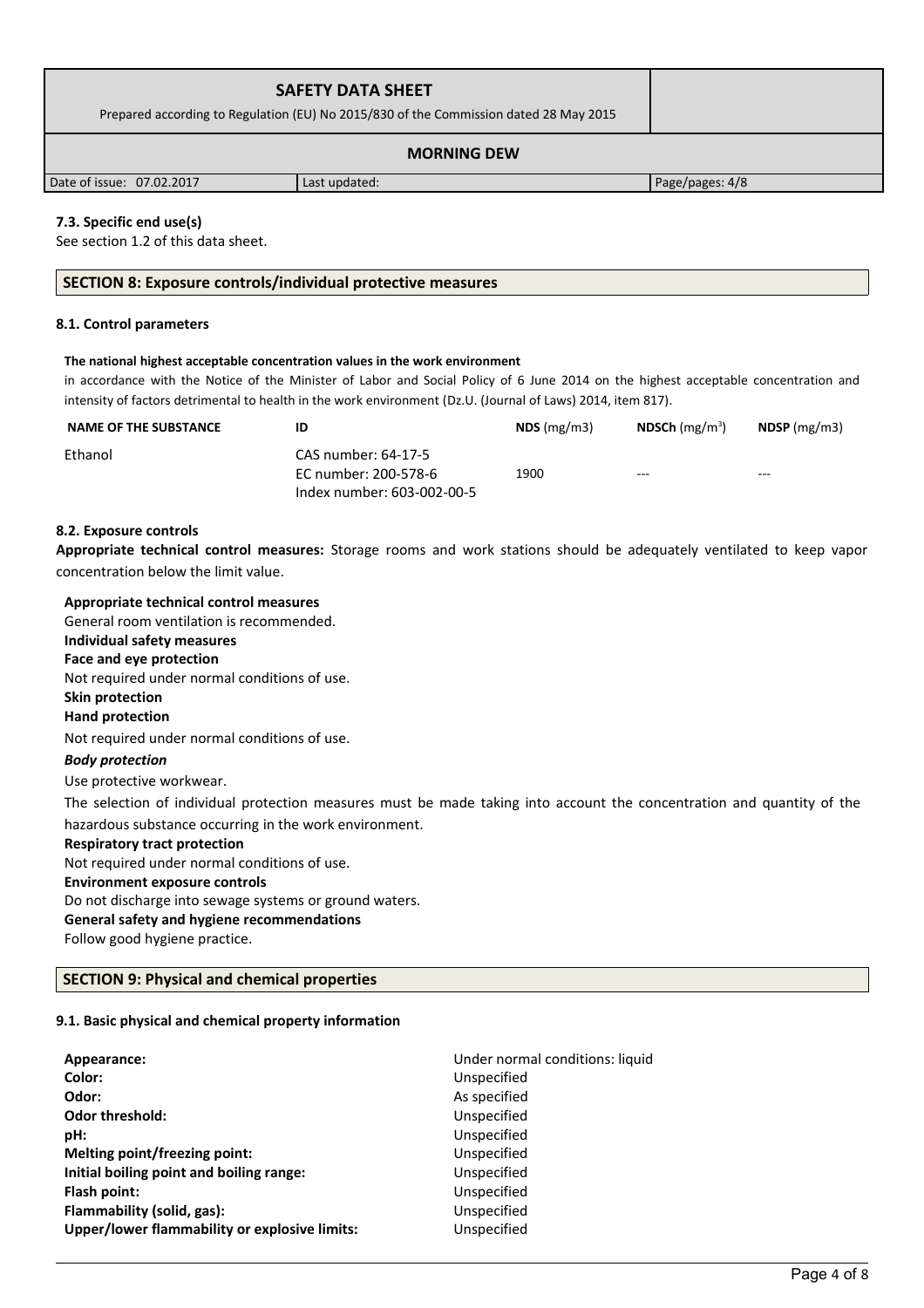| <b>SAFETY DATA SHEET</b><br>Prepared according to Regulation (EU) No 2015/830 of the Commission dated 28 May 2015 |  |
|-------------------------------------------------------------------------------------------------------------------|--|
| <b>MORNING DEW</b>                                                                                                |  |

|                                         | Unspecified      |
|-----------------------------------------|------------------|
| Vapor pressure                          |                  |
| Vapor density:                          | Unspecified      |
| <b>Relative density:</b>                | Unspecified      |
| Solubility:                             | Soluble in water |
| Partition coefficient: n-octanol/water: | Unspecified      |
| <b>Auto-ignition temperature:</b>       | Unspecified      |
| <b>Decomposition temperature:</b>       | Unspecified      |
| Viscosity:                              | Unspecified      |
| <b>Explosive properties:</b>            | Not applicable   |
| <b>Oxidizing properties:</b>            | Not applicable   |

Date of issue: 07.02.2017 Last updated: Page/pages: 5/8

#### **9.2. Additional information**

No additional analysis results.

# **SECTION 10: Stability and reactivity**

#### **10.1. Reactivity**

The mixture is chemically stable under normal conditions.

#### **10.2. Chemical stability**

The product is stable when properly used, stored and transported.

#### **10.3. Potential for hazardous reactions**

No data

#### **10.4. Conditions to avoid**

Avoid high temperatures, direct sunlight, hot surfaces and open fire.

#### **10.5. Incompatible materials**

Acids, bases, oxidizing agents.

# **10.6. Hazardous decomposition products**

Do not occur when used in accordance with its purpose.

# **SECTION 11: Toxicological information**

#### **11.1. Information regarding toxicological effects**

#### **Acute toxicity**

Based on available data, the classification criteria are not met. **Skin corrosion/irritation** Based on available data, the classification criteria are not met. **Serious eye injury/irritation** Based on available data, the classification criteria are not met. **Allergenic influence on respiratory tract or skin** Based on available data, the classification criteria are not met. **Mutagenic influence on reproductive cells** Based on available data, the classification criteria are not met. **Carcinogenicity** Based on available data, the classification criteria are not met. **Harmful influence on reproductive organs** Based on available data, the classification criteria are not met. **Toxic influence on target organs – single exposure**

Based on available data, the classification criteria are not met.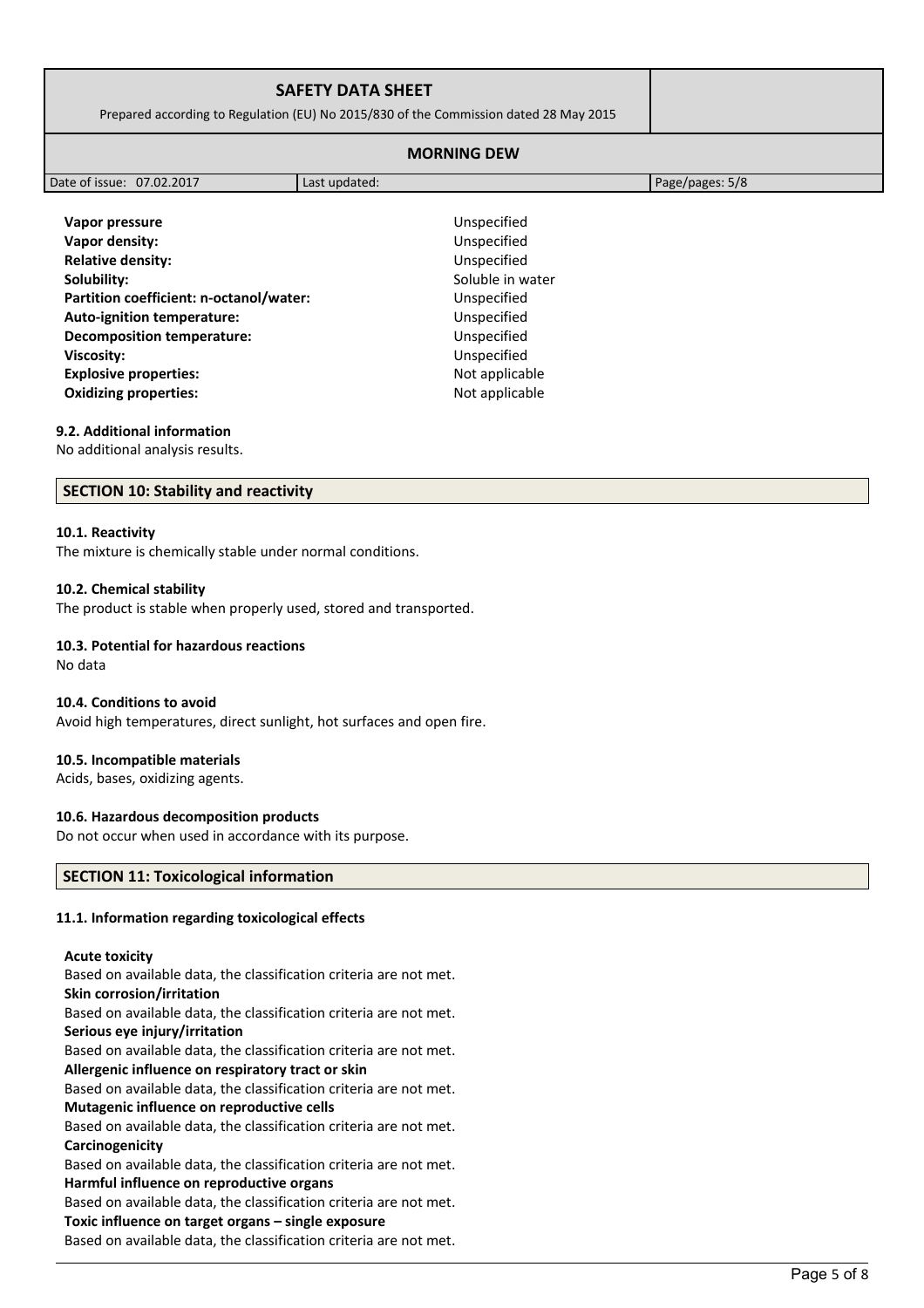| <b>SAFETY DATA SHEET</b><br>Prepared according to Regulation (EU) No 2015/830 of the Commission dated 28 May 2015 |               |                 |
|-------------------------------------------------------------------------------------------------------------------|---------------|-----------------|
| <b>MORNING DEW</b>                                                                                                |               |                 |
| Date of issue: 07.02.2017                                                                                         | Last updated: | Page/pages: 6/8 |

**Toxic influence on target organs – repeated exposure** Based on available data, the classification criteria are not met. **Hazard caused by aspiration**

Based on available data, the classification criteria are not met.

# **SECTION 12: Environmental information**

# **12.1. Toxicity**

No data

# **12.2. Durability and dissolution potential**

The surfactants contained in the product comply with the biodegradability criteria as laid down in Regulation (EC) 648/2004 on detergents.

**12.3. Bioaccumulation capacity** No data

**12.4. Soil mobility** No data

**12.5. Results of PBT and vPvB properties evaluation** No data

**12.6. Other harmful effects**

No data

**SECTION 13: Waste disposal**

# **13.1. Waste disposal methods**

Empty containers should be transported to an authorized company in order to be reprocessed or recycled.

Do not store with municipal waste.

Do not discharge into sewage systems, surface waters or wastewater.

#### **Waste code**

Act of 14 December 2012 on waste (Dz.U. (Journal of Laws) 2013, item 21).

Regulation of the Minister of Environment of 9 September 2014 on the waste catalogue (Dz.U. (Journal of Laws) 2014, item 1923).

The waste code must be assigned individually at the location where the waste is produced, depending on the industry in which it is used.

# **SECTION 14: Transport information**

| 14.1.<br>14.2.<br>14.3. | UN number<br>UN proper shipping name<br>Transport hazard class(es)<br>Warning sticker No. | <b>ADR/RID</b><br>$---$<br>$---$<br>--- | <b>IMGD</b><br>---<br>---<br>---<br>--- | <b>IATA</b><br>$---$<br>$---$<br>$---$ |
|-------------------------|-------------------------------------------------------------------------------------------|-----------------------------------------|-----------------------------------------|----------------------------------------|
| 14.4.                   | Packing group                                                                             | ---                                     | ---                                     | $---$                                  |
| 14.5.                   | Threat to the environment                                                                 | ---                                     | ---                                     | $- - -$                                |
| 14.6.                   | Special precautions for users                                                             |                                         | Not applicable                          |                                        |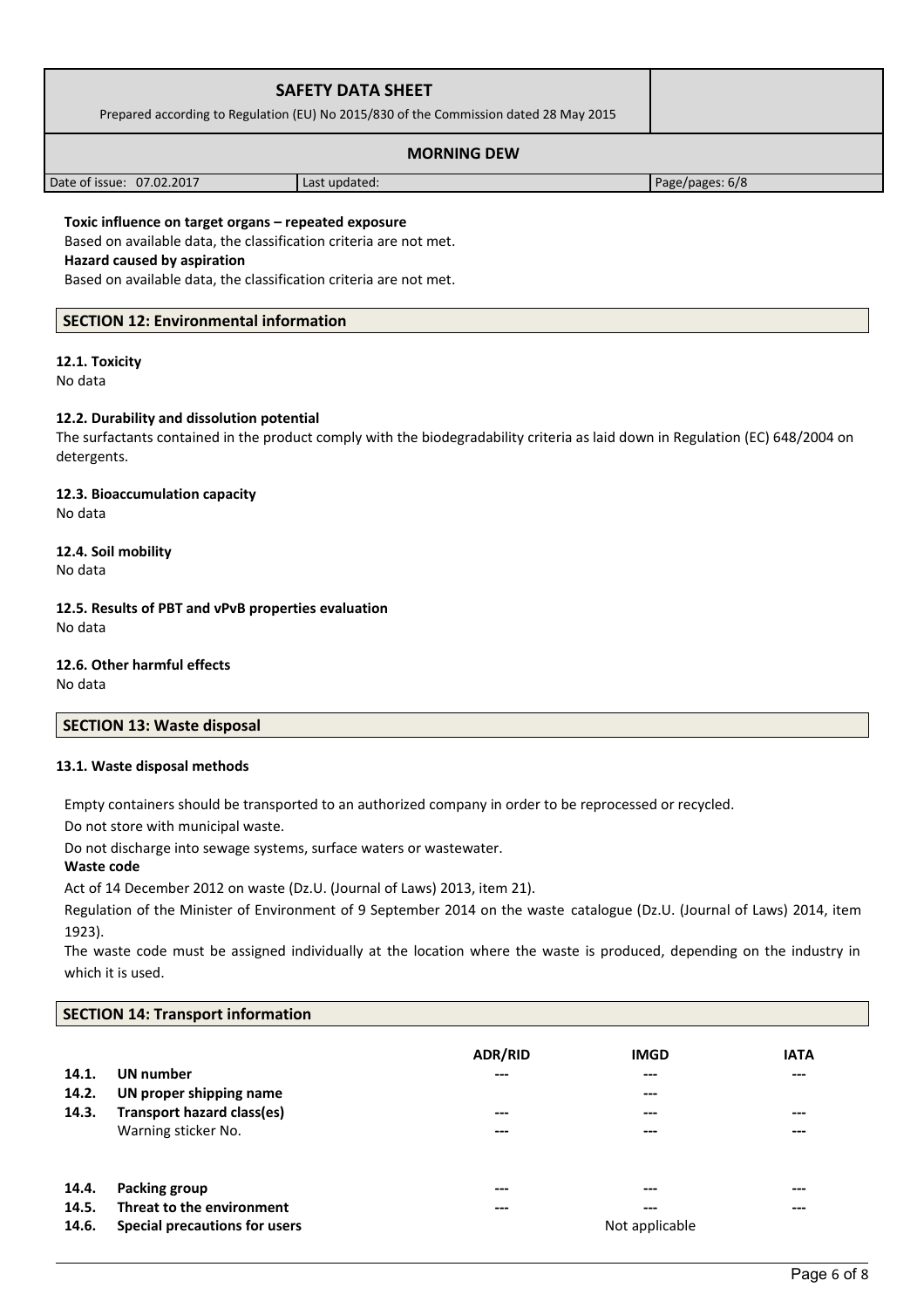| <b>SAFETY DATA SHEET</b><br>Prepared according to Regulation (EU) No 2015/830 of the Commission dated 28 May 2015 |               |                 |  |
|-------------------------------------------------------------------------------------------------------------------|---------------|-----------------|--|
| <b>MORNING DEW</b>                                                                                                |               |                 |  |
| Date of issue: 07.02.2017                                                                                         | Last updated: | Page/pages: 7/8 |  |

**14.7. Bulk transport in accordance with the MARPOL convention appendix II and the IBC code** 

Not applicable

# **SECTION 15: Legal information**

# **15.1. Provisions of the law regarding safety and protection of the environment in relation to the substance or mixture This safety data sheet has been drawn up based on the following legal acts:**

- 1. Regulation (EC) No 1907/2006 of the European Parliament and of the Council of 18 December 2006 concerning the Registration, Evaluation, Authorization and Restriction of Chemicals (REACH), establishing a European Chemicals Agency, amending Directive 1999/45/EC and repealing Council Regulation (EEC) No 793/93 and Commission Regulation (EC) No 1488/94 as well as Council Directive 76/769/EEC and Commission Directives 91/155/EEC, 93/67/EEC, 93/105/EC and 2000/21/EC.
- 2. Regulation (EC) No 1272/2008 of the European Parliament and of the Council of 16 December 2008 on classification, labeling and packaging of substances and mixtures, amending and repealing Directives 67/548/EEC and 1999/45/EC, and amending Regulation (EC) No 1907/2006. [ATP1, ATP2, ATP3, ATP4, ATP5, ATP6]
- 3. Commission Regulation (EU) 2015/830 of 28 May 2015 amending Regulation (EC) No 1907/2006 of the European Parliament and of the Council on the Registration, Evaluation, Authorization and Restriction of Chemicals (REACH) as corrected (replaces Regulation EC No 453/2015)
- 4. Act of 25 February 2011 on the chemical substances and their mixtures (DZ.U. (Journal of Laws) No 63, item 322 with amendments).
- 5. Regulation of the Minister of Labor and Social Policy of 6 June 2014 on the maximum permissible concentration and intensity of agents harmful to health in the work environment (Dz.U. (Journal of Laws) item 817).
- 6. Act of 14 December 2012 on waste (Dz.U. (Journal of Laws) 2013, item 21).
- 7. Regulation of the Minister of Environment of 9 September 2014 on the waste catalogue (Dz.U. (Journal of Laws) 2014, item 1923).
- 8. Classification of dangerous goods according to the European Agreement concerning the International Carriage of Dangerous Goods by Road (ADR).
- 9. Regulation of the Minister of Labor and Social Policy of 26 September 1997 on general provisions of occupational safety and health (Dz.U. (Journal of Laws) 2003 No 169, item 1650 with amendments).
- 10. Regulation of the Minister of Health of 30 December 2004 on occupational health and safety related to the presence of chemical agents in the workplace (Dz.U. (Journal of Laws) 2005 No 11, item 86 with amendments). Regulation of the Minister of Economy of 21 December 2005 on essential requirements for personal protection (Dz.U. (Journal of Laws) No 259, item 2173).

# **15.2. Chemical safety evaluation**

No chemical safety evaluation for the mixture.

# **SECTION 16: Additional information**

List of hazard statements from section: 3 **H225** Highly flammable liquid and vapor

# **CAS** (Chemical Abstracts Service)

**EC number** means one of the following:

- the number of the substance as given in the European Inventory of Existing Chemical Substances (EINECS),
- the number of the substance as given in the European List of Notified Chemical Substances (ELINCS)
- the number in the inventory of chemical substances listed in the European Commission's publication "No-longer polymers"

# **Description of used abbreviations, acronyms and symbols:**

**NDS** - maximum allowable concentration of substances hazardous to health in work environment